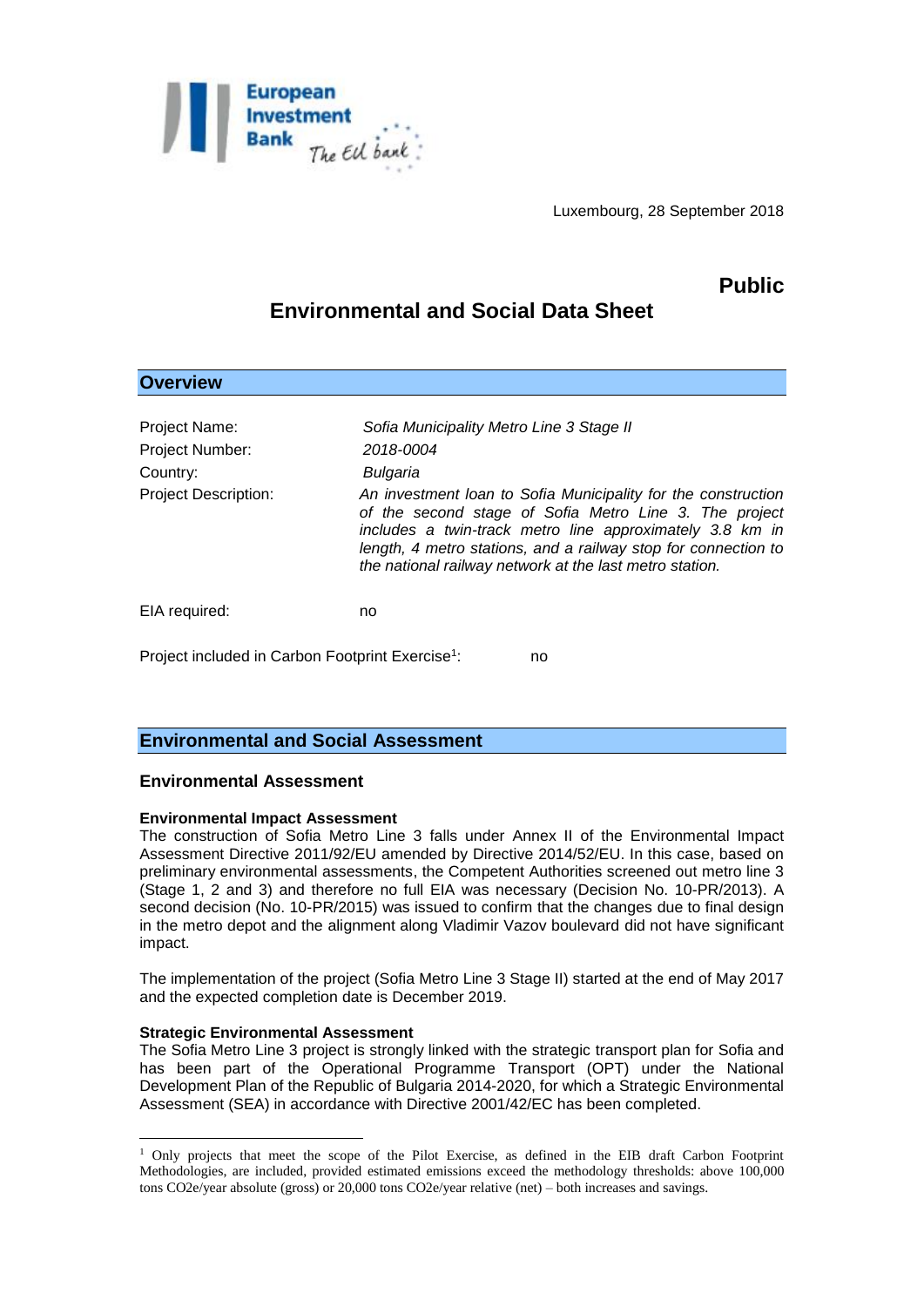

Luxembourg, 28 September 2018

A SEA was completed for the General Master Plan (GMP) of Sofia in 2009 in line with Directive 2001/42/EC. In 2014 the necessary legal procedures were carried out for a new update of the GMP which included the final adopted alignment of Sofia Metro Line 3. The Ministry of Environment and Waters (MEW), which is the competent authority of the SEA, issued a decision (№ EO-12/201) stating that the modification of the GMP does not require a new environmental assessment.

#### **Impacts**

The project is constructed in the urban environment, and stations are mostly built inside existing street corridors. The main impacts identified during construction concern the disposal of waste water, the potential pollution of underground water and of soil and subsoil, emissions of air pollutants and high levels of noise and vibration due to construction activities. These impacts will be mitigated through the use of best construction practices and appropriate technologies. The contractors are also obliged to closely monitor ground settlement, and the buildings above the tunnelling works. Contractors are obliged to take third party insurance to cover any damage caused by the project implementation. There are some listed buildings along the project route and archaeological sites but they are not expected to be adversely impacted by the project. Temporary traffic disruption due to construction in the street right-ofway will be mitigated by a construction and traffic management plan.

There will also be some impacts in the operational phase (noise and vibration). The study (SEA) suggests mitigation measures where necessary and concludes that residual impacts are mostly minor.

Expropriations are limited to approximately one hectare (16 plots) as most of the alignment runs underground and through municipal or state areas.

The project is expected to have an overall positive impact on the environment as a result of the increase in public transport service and quality.

#### **Natura 2000 sites & Biodiversity**

The MEW, as Competent Authority issued a Natura 2000 declaration for the entire line 3 which stated that the implementation of the project is not expected to have significant negative effects on Natura 2000 sites (Decision no. SО–35-OS/2010). The screening decisions also confirm that impacts in habitats, populations and habitats of species that are subject to protection are not likely to be impacted.

The distance between the project and the nearest Natura 2000 sites is:

- SPA Vitosha (code BG0000113) more than 4000 m
- SPA Ribarnitsi Chelopechene (code BG0002114) more than 4200 m
- SPA Dolni Bogrov Kazichene (code BG0002004) more than 3200 m

#### **Public Consultation and Stakeholder Engagement**

According to the Environmental Protection Act in Bulgaria and pursuant to Article 4(2) of the Bulgarian law, the citizens of Ovcha Kupel, Krasno Selo, Triaditsa, Sredets, Oborishte and Poduene regions were informed by the municipalities about the investment proposal for the construction of metro sections. Various presentations and public debates were conducted in 2011 and the decisions were made public at available places for 14 days. No objections were submitted. Based on these procedures the building permits were issued for the approved projects.

After the last decision issued in 2015 (Decision No. 10-PR/2015), there was again a consultation (June 2016) and no complaints were received.